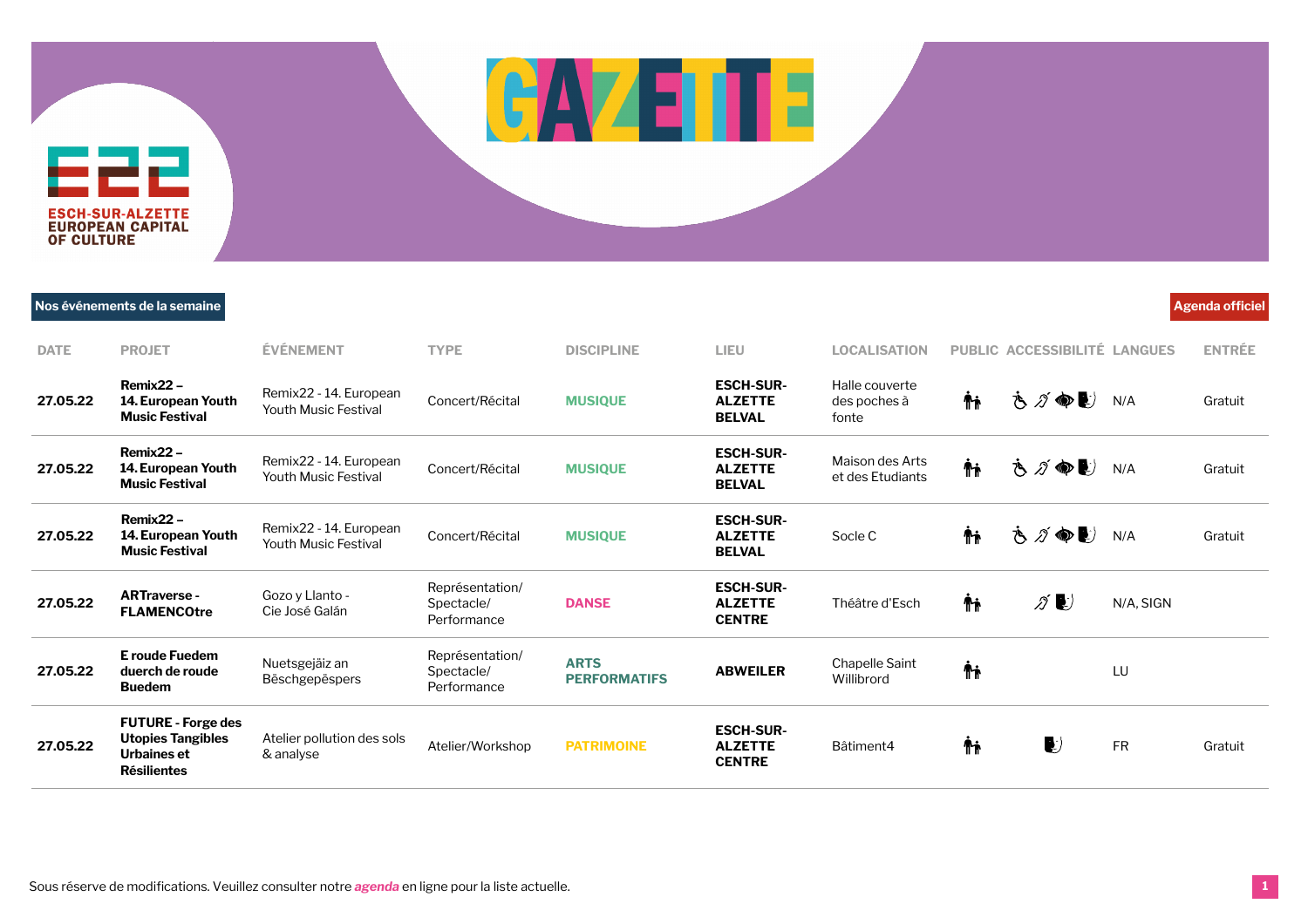| <b>DATE</b> | <b>PROJET</b>                                              | <b>ÉVÉNEMENT</b>                                                                               | <b>TYPE</b>                                  | <b>DISCIPLINE</b>                  | LIEU                                                | <b>LOCALISATION</b>                     |    | PUBLIC ACCESSIBILITÉ LANGUES |              | <b>ENTRÉE</b> |
|-------------|------------------------------------------------------------|------------------------------------------------------------------------------------------------|----------------------------------------------|------------------------------------|-----------------------------------------------------|-----------------------------------------|----|------------------------------|--------------|---------------|
| 27.05.22    | <b>CRAFT 3:0</b>                                           | Démonstration - Sound &<br>Shadows / Claudine<br>Arendt, Karlien van<br>Leeuwen, Sven Gastauer | Atelier/Workshop                             | <b>ARTS VISUELS</b>                | <b>DIFFERDANGE</b>                                  | 1535° Creative<br>Hub                   | Ψŗ |                              | EN.FR        | Gratuit       |
| 28.05.22    | Remix22-<br>14. European Youth<br><b>Music Festival</b>    | Remix22 - 14. European<br>Youth Music Festival -<br><b>Closing Festival</b>                    | Concert/Récital                              | <b>MUSIQUE</b>                     | <b>DIFFERDANGE</b>                                  | <b>Minett Park</b><br>Fond-de-Gras      | Ψŗ | さグ●し                         | N/A          | Gratuit       |
| 28.05.22    | $Remix22 -$<br>14. European Youth<br><b>Music Festival</b> | Remix22 - 14. European<br><b>Youth Music Festival</b>                                          | Concert/Récital                              | <b>MUSIQUE</b>                     | <b>ESCH-SUR-</b><br><b>ALZETTE</b><br><b>BELVAL</b> | Halle couverte<br>des poches à<br>fonte | Ψŗ | さづゆし                         | N/A          | Gratuit       |
| 28.05.22    | Remix22 -<br>14. European Youth<br><b>Music Festival</b>   | Remix22 - 14. European<br><b>Youth Music Festival</b>                                          | Concert/Récital                              | <b>MUSIQUE</b>                     | <b>ESCH-SUR-</b><br><b>ALZETTE</b><br><b>BELVAL</b> | Maison des Arts<br>et des Etudiants     | Ψŗ | さグゆし                         | N/A          | Gratuit       |
| 28.05.22    | $Remix22 -$<br>14. European Youth<br><b>Music Festival</b> | Remix22 - 14. European<br><b>Youth Music Festival</b>                                          | Concert/Récital                              | <b>MUSIQUE</b>                     | <b>ESCH-SUR-</b><br><b>ALZETTE</b><br><b>BELVAL</b> | Socle C                                 | Ψŗ | さグ●■                         | N/A          | Gratuit       |
| 28.05.22    | Remix22-<br>14. European Youth<br><b>Music Festival</b>    | Remix22 - 14. European<br><b>Youth Music Festival</b>                                          | Concert/Récital                              | <b>MUSIQUE</b>                     | <b>VILLERUPT</b>                                    | L'Arche                                 | Ψŗ | さが●し                         | N/A          | Gratuit       |
| 28.05.22    | Péitenger Wandjang                                         | Carnaval -<br>Le Grand Spectacle                                                               | Spectacle de rue                             | <b>PLURIDISCIPLINAIRE</b>          | <b>PÉTANGE</b>                                      | Hôtel de Ville de<br>Pétange            | Ψŗ |                              | N/A          | Gratuit       |
| 28.05.22    | <b>TERRE FERME</b>                                         | Stage d'introduction<br>Permaculture                                                           | Atelier/Workshop                             | <b>PATRIMOINE</b>                  | <b>DIFFERDANGE</b>                                  | Lommelshaff                             | Ψŗ | $\bullet$                    | DE, FR, LU   | Gratuit       |
| 28.05.22    | <b>ARTraverse -</b><br><b>FLAMENCOtre</b>                  | Flamenco inclusif -<br>José Galán                                                              | Atelier/Workshop                             | <b>DANSE</b>                       | <b>ESCH-SUR-</b><br><b>ALZETTE</b><br><b>CENTRE</b> | Théâtre d'Esch                          | Ψŗ | $\n  D$                      | FR, ES, SIGN | Gratuit       |
| 28.05.22    | <b>E</b> roude Fuedem<br>duerch de roude<br><b>Buedem</b>  | Nuetsgejäiz an<br>Bëschgepëspers                                                               | Représentation/<br>Spectacle/<br>Performance | <b>ARTS</b><br><b>PERFORMATIFS</b> | <b>ABWEILER</b>                                     | Chapelle Saint<br>Willibrord            | Ψŗ |                              | LU           |               |
| 28.05.22    | <b>Antidote Fiction</b>                                    | Performance Wut -<br>Colère Pascale Noé Adam<br>& Finissage                                    | Représentation/<br>Spectacle/<br>Performance | <b>PLURIDISCIPLINAIRE</b>          | <b>DUDELANGE</b>                                    | Centre d'Art<br>Dominique Lang          | Ψŗ |                              | N/A          | Gratuit       |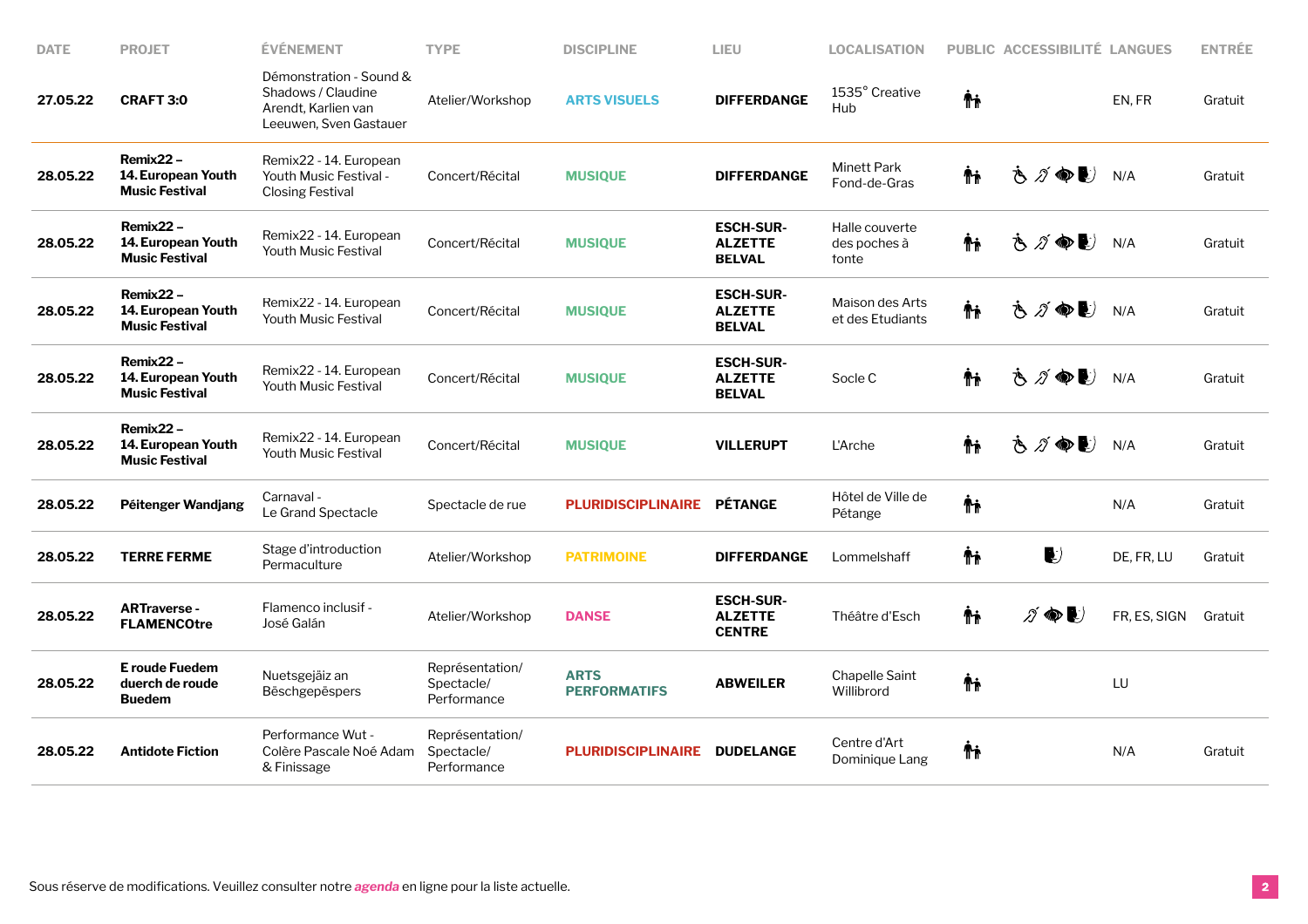| <b>DATE</b> | <b>PROJET</b>                                                                 | <b>ÉVÉNEMENT</b>                                                                               | <b>TYPE</b>                                  | <b>DISCIPLINE</b>         | LIEU                                                | <b>LOCALISATION</b>        |    | PUBLIC ACCESSIBILITÉ LANGUES |                   | <b>ENTRÉE</b> |
|-------------|-------------------------------------------------------------------------------|------------------------------------------------------------------------------------------------|----------------------------------------------|---------------------------|-----------------------------------------------------|----------------------------|----|------------------------------|-------------------|---------------|
| 28.05.22    | <b>Antidote Fiction</b>                                                       | Performance Golden<br>Voyager Claire Thill &<br>Finissage                                      | Représentation/<br>Spectacle/<br>Performance | <b>PLURIDISCIPLINAIRE</b> | <b>DUDELANGE</b>                                    | Centre d'Art<br>Nei Liicht | Ψŗ |                              | N/A               | Gratuit       |
| 28.05.22    | loop                                                                          | HISTOIRES DE SERRES  <br>studio d-o-t-s: Weekend<br>portes ouvertes                            | Atelier/Workshop                             | <b>PATRIMOINE</b>         | <b>SOLEUVRE</b>                                     | Serres de<br>Soleuvre      | Ψŗ | さグ●シ                         | N/A               | Gratuit       |
| 28.05.22    | <b>CRAFT 3:0</b>                                                              | Démonstration - Sound &<br>Shadows / Claudine<br>Arendt, Karlien van<br>Leeuwen, Sven Gastauer | Atelier/Workshop                             | <b>ARTS VISUELS</b>       | <b>DIFFERDANGE</b>                                  | 1535° Creative<br>Hub      | Ψŗ |                              | EN, FR            | Gratuit       |
| 28.05.22    | <b>BELONG: (Be,</b><br>Embrace, Learn,<br>Orchestrate,<br>Navigate, and Give) | Egyptian Classical Music<br>masterclass                                                        | Atelier/Workshop                             | <b>MUSIQUE</b>            | <b>ESCH-SUR-</b><br><b>ALZETTE</b><br><b>BELVAL</b> | Rocklab                    | Ψŗ |                              | EN                | Gratuit       |
| 28.05.22    | La « Roda »                                                                   | Cours de danse africaine<br>& connaissance de<br>l'histoire de l'Afrique                       | Atelier/Workshop                             | <b>DANSE</b>              | <b>ESCH-SUR-</b><br><b>ALZETTE</b><br><b>CENTRE</b> | Ecole du Brill             | Ψŗ | さづゆし                         | N/A, FR, PT       | Gratuit       |
| 29.05.22    | <b>THE SOUND</b><br><b>OF DATA</b>                                            | What is data sonification?<br>"Create your (own) music<br>from deep space or Wall<br>Street"   | Atelier/Workshop                             | <b>MUSIQUE</b>            | <b>ESCH-SUR-</b><br><b>ALZETTE</b><br><b>BELVAL</b> | <b>SKIP</b>                | 恘  |                              | EN                | Gratuit       |
| 29.05.22    | <b>TERRE FERME</b>                                                            | Stage d'introduction<br>Permaculture                                                           | Atelier/Workshop                             | <b>PATRIMOINE</b>         | <b>DIFFERDANGE</b>                                  | Lommelshaff                | Ψŗ | $\bullet$                    | DE, FR, LU        | Gratuit       |
| 29.05.22    | <b>Desire Lines</b>                                                           | Workshop Parkour avec<br>Kaizen Parkour Academy                                                | Atelier/Workshop                             | <b>PLURIDISCIPLINAIRE</b> | <b>DUDELANGE</b>                                    |                            | Ψŗ |                              | DE, EN, FR,<br>LU | Gratuit       |
| 29.05.22    | loop                                                                          | <b>HISTOIRES DE SERRES</b><br>studio d-o-t-s: Weekend<br>portes ouvertes                       | Atelier/Workshop                             | <b>PATRIMOINE</b>         | <b>SOLEUVRE</b>                                     | Serres de<br>Soleuvre      | Ψŗ | さづゆい                         | N/A               | Gratuit       |
| 29.05.22    | <b>CRAFT 3:0</b>                                                              | Démonstration - Sound &<br>Shadows / Claudine<br>Arendt, Karlien van<br>Leeuwen, Sven Gastauer | Atelier/Workshop                             | <b>ARTS VISUELS</b>       | <b>DIFFERDANGE</b>                                  | 1535° Creative<br>Hub      | Ψŗ |                              | EN, FR            | Gratuit       |
| 29.05.22    | THE SOUND<br><b>OF DATA</b>                                                   | What is data sonification?<br>"Create your (own) music<br>from deep space or Wall<br>Street"   | Atelier/Workshop                             | <b>MUSIQUE</b>            | <b>ESCH-SUR-</b><br><b>ALZETTE</b><br><b>BELVAL</b> | <b>SKIP</b>                | ΜŤ |                              | EN                | Gratuit       |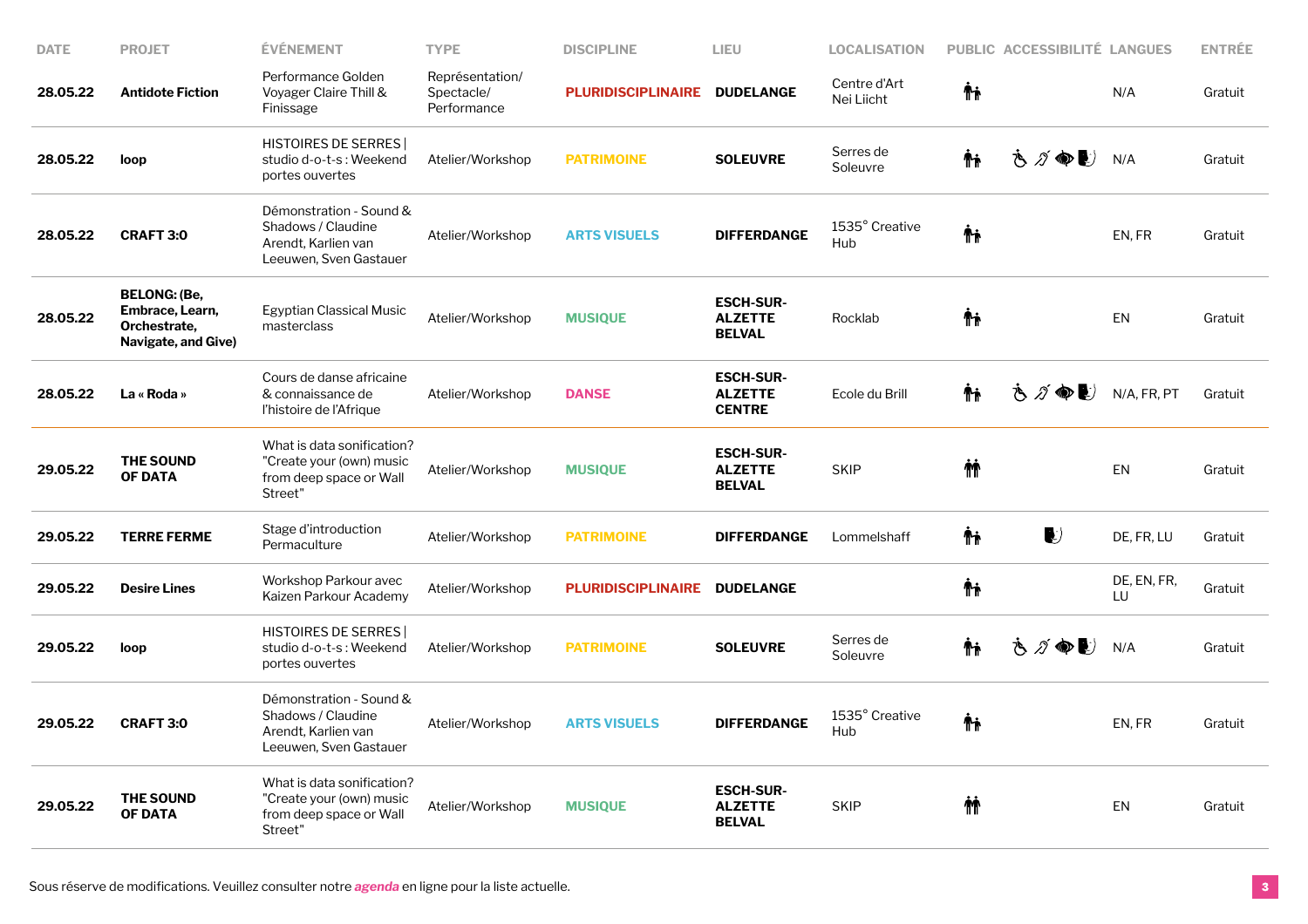| <b>DATE</b>              | <b>PROJET</b>                                 | <b>ÉVÉNEMENT</b>                                                                       | <b>TYPE</b>                                  | <b>DISCIPLINE</b>         | LIEU                                                | <b>LOCALISATION</b>            |          | PUBLIC ACCESSIBILITÉ LANGUES |                            | <b>ENTRÉE</b> |
|--------------------------|-----------------------------------------------|----------------------------------------------------------------------------------------|----------------------------------------------|---------------------------|-----------------------------------------------------|--------------------------------|----------|------------------------------|----------------------------|---------------|
| 29.05.22                 | Pop-Up Ma Parole<br>(PUMP)                    | Paroles TO-GO                                                                          | Atelier/Workshop                             | <b>ARTS VISUELS</b>       | <b>ESCH-SUR-</b><br><b>ALZETTE</b><br><b>BELVAL</b> | Jardin d'Hiver                 | ΨĻ       |                              | DE, EN, FR                 | Gratuit       |
| 01.06.22                 | <b>QUI CHERCHE</b><br><b>LA PAIX</b>          | La Syrie et le<br>Moyen Orient, par<br>Jean-Pierre FILIU                               | Conférence                                   | <b>PATRIMOINE</b>         | <b>ESCH-SUR-</b><br><b>ALZETTE</b><br>BELVAL        | Halle des poches<br>à fonte    | ΨĻ       | Ò €                          | ${\sf FR}$                 |               |
| 01.06.22                 | LiteraTour:<br><b>Remix your story</b>        | "Et geet ëm eng gëlle<br>Kou" - Kaleidoskop<br>Theater                                 | Représentation/<br>Spectacle/<br>Performance | <b>LITTÉRATURE</b>        | <b>HUNCHERANGE</b>                                  | Centre Culturel<br>Huncherange | <b>M</b> |                              | N/A                        |               |
| 01.06.22 -<br>31.08.22   | <b>Spieglein Spieglein -</b><br>miroir miroir | Exposition itinérante<br>urbaine                                                       | Exposition                                   | <b>ARTS VISUELS</b>       | <b>AUDUN-LE-</b><br><b>TICHE</b>                    | Audun-Le-Tiche                 | Ϋ́ħ      | も∥し                          | N/A                        | Gratuit       |
| 01.06.22 -<br>31.08.22   | <b>Spieglein Spieglein -</b><br>miroir miroir | Exposition itinérante<br>urbaine                                                       | Exposition                                   | <b>ARTS VISUELS</b>       | <b>RÉDANGE</b>                                      | Redange                        | Ψŗ       | ふ∥し                          | N/A                        | Gratuit       |
| 01.06.22<br>31.08.22     | <b>Spieglein Spieglein -</b><br>miroir miroir | Exposition itinérante<br>urbaine                                                       | Exposition                                   | <b>ARTS VISUELS</b>       | <b>RUSSANGE</b>                                     | Russange                       | Ψŗ       | さがむ                          | N/A                        | Gratuit       |
| $01.06.22 -$<br>31.08.22 | <b>Spieglein Spieglein -</b><br>miroir miroir | Exposition itinérante<br>urbaine                                                       | Exposition                                   | <b>ARTS VISUELS</b>       | <b>SCHIFFLANGE</b>                                  | Schifflange                    | Ψŗ       | さがむ                          | N/A                        | Gratuit       |
| 01.06.22                 | loop                                          | Weaving Futures:<br>Inner world Outer world<br>Textile Workshop #13                    | Atelier/Workshop                             | <b>PATRIMOINE</b>         | <b>BELVAUX</b>                                      | A Gadder Haus                  | 忦        | ∥∥                           | EN, FR, LU,<br><b>SIGN</b> | Gratuit       |
| 02.06.22                 | La grande marche                              | Projection & Vernissage<br>de "La Grande Marche"                                       | Exposition                                   | <b>PLURIDISCIPLINAIRE</b> | <b>THIONVILLE</b><br>(FR)                           | Puzzle                         | Ψŗ       | さづめし                         | <b>FR</b>                  | Gratuit       |
| 02.06.22 -<br>10.07.22   | La grande marche                              | La Grande Marche                                                                       | Exposition                                   | <b>PLURIDISCIPLINAIRE</b> | <b>THIONVILLE</b><br>(FR)                           | Puzzle                         | ΨĻ       | さグ●し                         | <b>FR</b>                  | Gratuit       |
| 02.06.22                 | LiteraTour:<br><b>Remix your story</b>        | "Et geet ëm eng gëlle<br>Kou" – Kaleidoskop<br>Theater                                 | Représentation/<br>Spectacle/<br>Performance | <b>LITTÉRATURE</b>        | <b>HUNCHERANGE</b>                                  | Centre Culturel<br>Huncherange | <b>M</b> |                              | N/A                        |               |
| 02.06.22                 | <b>REMIX PLACE</b>                            | Agora Café                                                                             | Représentation/<br>Spectacle/<br>Performance | <b>PLURIDISCIPLINAIRE</b> | <b>ESCH-SUR-</b><br><b>ALZETTE</b><br><b>BELVAL</b> | Place de<br>l'Académie         | Ψŗ       | さが●し                         | DE, EN, FR                 | Gratuit       |
| 02.06.22                 | <b>Open Circle</b>                            | Visite guidée par Nathalie<br>Becker, historienne d'art<br>et directrice de la galerie | Circuit/visite guidée                        | <b>ARTS VISUELS</b>       | <b>ESCH-SUR-</b><br><b>ALZETTE</b><br><b>CENTRE</b> | Galerie<br>Schlassgoart        | 林        | $\blacktriangleright$        | <b>FR</b>                  | Gratuit       |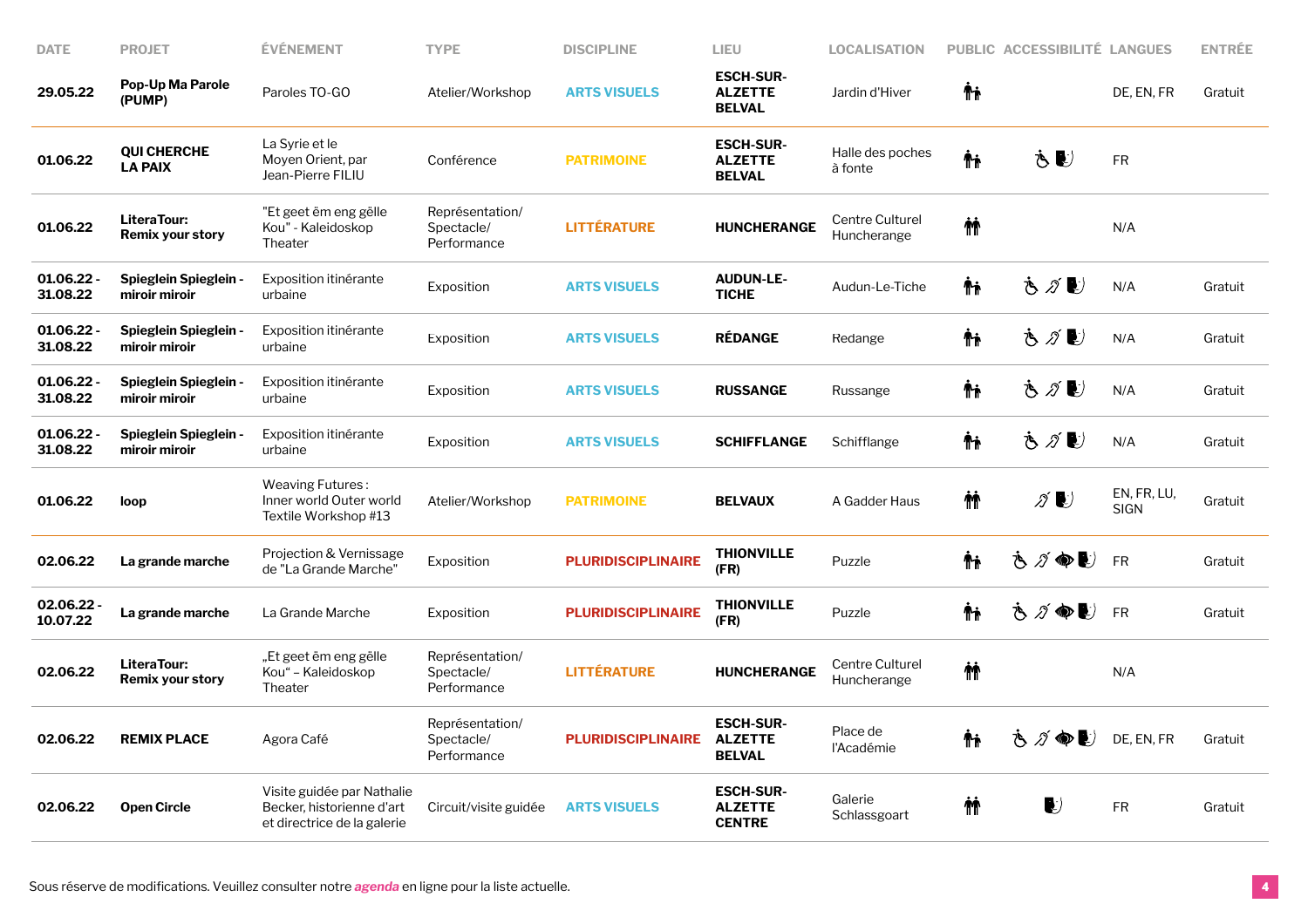| <b>DATE</b>            | <b>PROJET</b>                                                                              | <b>ÉVÉNEMENT</b>                                                                                                | <b>TYPE</b>                                  | <b>DISCIPLINE</b>                     | LIEU                                                | <b>LOCALISATION</b>                                            |    | PUBLIC ACCESSIBILITÉ LANGUES         |            | <b>ENTRÉE</b> |
|------------------------|--------------------------------------------------------------------------------------------|-----------------------------------------------------------------------------------------------------------------|----------------------------------------------|---------------------------------------|-----------------------------------------------------|----------------------------------------------------------------|----|--------------------------------------|------------|---------------|
| 02.06.22               | <b>ECCE HOMO</b>                                                                           | Meet the artist - la<br>création d'une fresque<br>murale                                                        | Autre                                        | <b>ARTS VISUELS</b>                   | <b>THIL</b>                                         | Parvis de la Mine<br>du Tiercelet                              | Ψŗ |                                      | EN, FR     | Gratuit       |
| 02.06.22               | loop                                                                                       | Weaving Futures:<br>Sanem meets Hip-hop<br>Workshop #10                                                         | Atelier/Workshop                             | <b>DANSE</b>                          | <b>BELVAUX</b>                                      | A Gadder Haus                                                  | Ψŗ |                                      | EN, FR     | Gratuit       |
| 03.06.22               | LiteraTour:<br><b>Remix your story</b>                                                     | "Et geet ëm eng gëlle<br>Kou" - Kaleidoskop<br>Theater                                                          | Représentation/<br>Spectacle/<br>Performance | <b>LITTÉRATURE</b>                    | <b>HUNCHERANGE</b>                                  | Centre Culturel<br>Huncherange                                 | 椾  |                                      | N/A        |               |
| 03.06.22               | <b>TERRE FERME</b>                                                                         | Lommelshaff                                                                                                     | Atelier/Workshop                             | <b>PATRIMOINE</b>                     | <b>DIFFERDANGE</b>                                  | Lommelshaff                                                    | Ψŗ | $\bullet$                            | DE, FR, LU | Gratuit       |
| 03.06.22               | <b>CRAFT 3:0</b>                                                                           | Conférence et<br>démonstration - Sound &<br>Shadows / Claudine<br>Arendt. Karlien van<br>Leeuwen, Sven Gastauer | Atelier/Workshop                             | <b>ARTS VISUELS</b>                   | <b>DIFFERDANGE</b>                                  | 1535° Creative<br>Hub                                          | Ψŗ |                                      | EN, FR     | Gratuit       |
| 03.06.22               | <b>AI&amp;ART Ecosystem</b>                                                                | Automatic Mixed Painting Atelier/Workshop                                                                       |                                              | <b>PLURIDISCIPLINAIRE</b>             | <b>ESCH-SUR-</b><br><b>ALZETTE</b><br><b>BELVAL</b> | Maison du Savoir                                               | Ψŗ | $\mathscr{D}$ $\blacktriangleright$  | EN, FR     | Gratuit       |
| 04.06.22               | <b>QUI CHERCHE</b><br><b>LA PAIX</b>                                                       | IDÉE DE PAIX -<br>Visite guidée                                                                                 | Circuit/visite guidée                        | <b>PLURIDISCIPLINAIRE</b>             | <b>ESCH-SUR-</b><br><b>ALZETTE</b><br><b>CENTRE</b> | Musée National<br>de la Résistance<br>et des Droits<br>Humains | Ψŗ | もむ                                   | ${\sf FR}$ |               |
| 04.06.22               | <b>EDEN EUROPA</b>                                                                         | Performance<br>chorégraphique et<br>musicale: Landscaper,<br>ici même à ciel ouvert                             | Représentation/<br>Spectacle/<br>Performance | <b>ARTS</b><br><b>PERFORMATIFS</b>    | <b>AUDUN-LE-</b><br><b>TICHE</b>                    |                                                                | ΨĻ | さがじ                                  | N/A        | Gratuit       |
| 04.06.22 -<br>12.06.22 | <b>SPEKTRUM</b>                                                                            | MÉMOIRES(S)<br>IMMERSIVE(S) _ Ana<br>Elena Tejera & Ines<br>Sieulle                                             | Atelier/Workshop                             | <b>ARTS VISUELS</b>                   | <b>RUMELANGE</b>                                    | Spektrum PopUp                                                 | Ψŗ |                                      | EN.FR      | Gratuit       |
| 04.06.22               | <b>FUTURE - Forge des</b><br><b>Utopies Tangibles</b><br>Urbaines et<br><b>Résilientes</b> | Atelier de construction:<br>mobilier urbain &<br>surprises                                                      | Atelier/Workshop                             | <b>ARCHITECTURE/</b><br><b>DESIGN</b> | <b>ESCH-SUR-</b><br><b>ALZETTE</b><br><b>CENTRE</b> | Bâtiment4                                                      | Ψŧ | $\varnothing \bullet \bullet$<br>79. | EN, FR     | Gratuit       |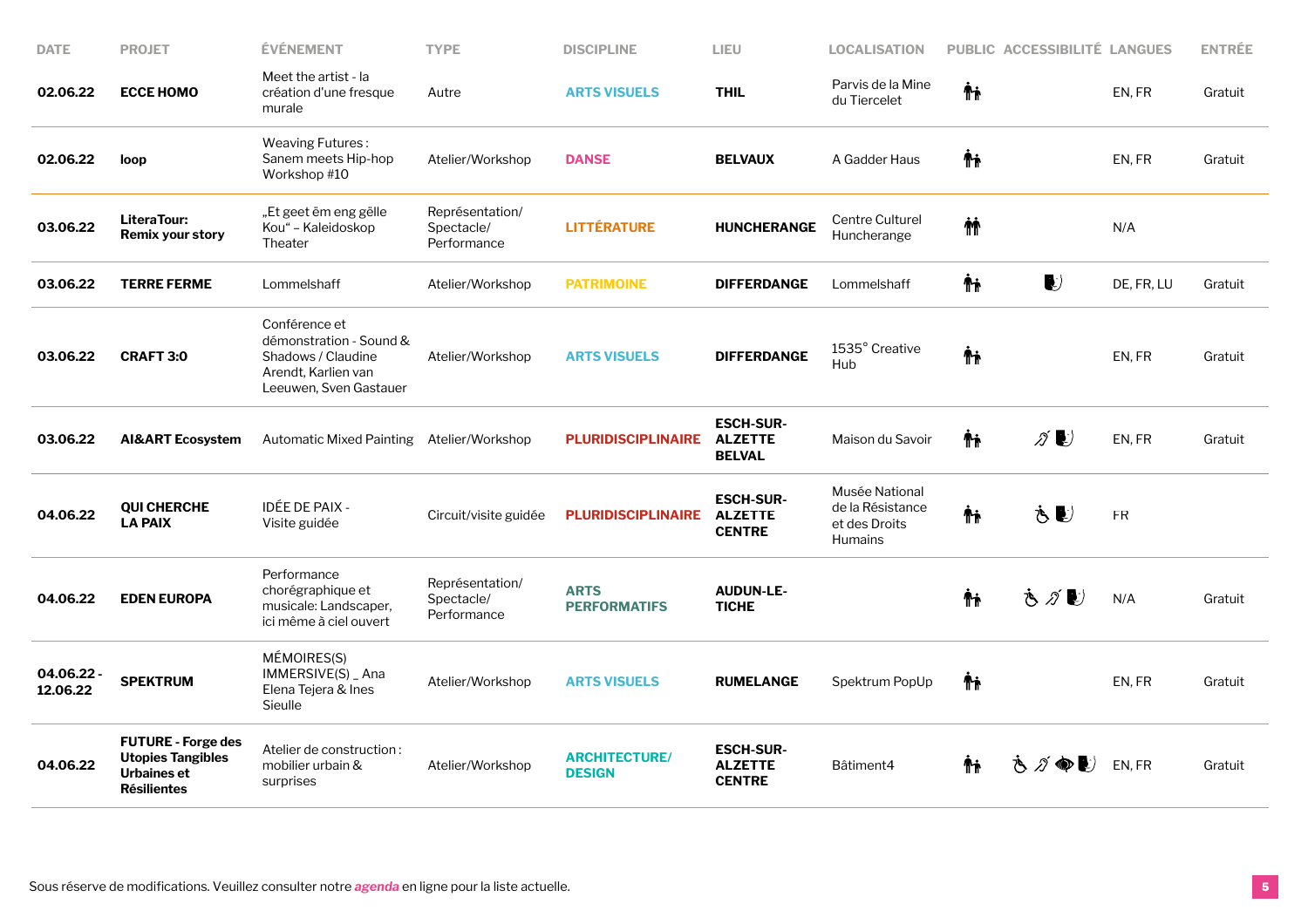| <b>DATE</b>            | <b>PROJET</b>                                                                            | ÉVÉNEMENT                                                                                                       | <b>TYPE</b>                                        | <b>DISCIPLINE</b>                     | LIEU                                                | <b>LOCALISATION</b>                     | <b>PUBLIC ACCESSIBILITÉ LANGUES</b>       |                    | <b>ENTRÉE</b> |
|------------------------|------------------------------------------------------------------------------------------|-----------------------------------------------------------------------------------------------------------------|----------------------------------------------------|---------------------------------------|-----------------------------------------------------|-----------------------------------------|-------------------------------------------|--------------------|---------------|
| 04.06.22               | <b>CRAFT 3:0</b>                                                                         | Conférence et<br>démonstration - Sound &<br>Shadows / Claudine<br>Arendt, Karlien van<br>Leeuwen, Sven Gastauer | Atelier/Workshop                                   | <b>ARTS VISUELS</b>                   | <b>DIFFERDANGE</b>                                  | 1535° Creative<br>Hub                   | Ψŗ                                        | EN, FR             | Gratuit       |
| 04.06.22               | <b>BELONG:</b><br>(Be, Embrace,<br>Learn, Orchestrate,<br>Navigate, and Give)            | Nordic folk-music<br>masterclass                                                                                | Conférence                                         | <b>MUSIQUE</b>                        | <b>ESCH-SUR-</b><br><b>ALZETTE</b><br><b>BELVAL</b> | Bâtiment4                               | Ψŗ                                        | EN, FR             | Gratuit       |
| 04.06.22               | <b>BELONG:</b><br>(Be, Embrace,<br>Learn, Orchestrate,<br>Navigate, and Give)            | Egyptian belly dancing<br>workshop                                                                              | Conférence                                         | <b>MUSIQUE</b>                        | <b>ESCH-SUR-</b><br><b>ALZETTE</b><br><b>CENTRE</b> | Bâtiment4                               | ΨĻ                                        | EN, FR             | Gratuit       |
| 04.06.22               | European mandolin<br>and guitar orchestra -<br><b>Il Forum musicale</b>                  | "Au-delà des frontières"                                                                                        | Concert/Récital                                    | <b>MUSIQUE</b>                        | <b>BOULANGE</b>                                     | Eglise Notre-<br>Dame de la<br>Nativité | Ψŗ<br>$\circledast$                       | N/A                | Gratuit       |
| 04.06.22               | <b>AI&amp;ART Ecosystem</b>                                                              | Automatic Mixed Painting Atelier/Workshop                                                                       |                                                    | <b>PLURIDISCIPLINAIRE</b>             | <b>ESCH-SUR-</b><br><b>ALZETTE</b><br><b>BELVAL</b> | Maison du Savoir                        | Ψŗ<br>$\mathscr{Z}$ $\blacktriangleright$ | EN, FR             | Gratuit       |
| 04.06.22               | <b>MinettREMIX</b>                                                                       | Séance<br>cinématographique                                                                                     | Représentation<br>cinématographique/<br>Projection | <b>PATRIMOINE</b>                     | <b>ESCH-SUR-</b><br><b>ALZETTE</b>                  | Ferroforum                              | Ψŗ<br>$\mathbf{v}$                        | LU                 |               |
| 04.06.22               | Earthbound - In<br><b>Dialogue with Nature</b>                                           | Vernissage                                                                                                      | Exposition                                         | <b>ARTS VISUELS</b>                   | <b>ESCH-SUR-</b><br><b>ALZETTE</b><br><b>BELVAL</b> | <b>Visitor Centre</b>                   | Ψŗ                                        | N/A                | Gratuit       |
| 04.06.22 -<br>14.08.22 | Earthbound – In<br><b>Dialogue with Nature</b>                                           | Earthbound-<br>In Dialogue with Nature                                                                          | Exposition                                         | <b>ARTS VISUELS</b>                   | <b>ESCH-SUR-</b><br><b>ALZETTE</b><br><b>BELVAL</b> | <b>Visitor Centre</b>                   | Ψŗ                                        | N/A, DE, EN,<br>FR |               |
| 04.06.22 -<br>25.09.22 | <b>Escape Room</b><br>SDG12 - Responsible<br><b>Production and</b><br><b>Consumption</b> | Escape Room                                                                                                     | Autre                                              | <b>PLURIDISCIPLINAIRE</b>             | <b>ESCH-SUR-</b><br><b>ALZETTE</b><br><b>BELVAL</b> | <b>Visitor Centre</b>                   | Ψŗ                                        | N/A                |               |
| 04.06.22               | Respire, pour un<br>design climatique                                                    | Vernissage                                                                                                      | Exposition                                         | <b>ARCHITECTURE/</b><br><b>DESIGN</b> | <b>ESCH-SUR-</b><br><b>ALZETTE</b><br><b>CENTRE</b> | <b>Visitor Centre</b>                   | Ψŗ                                        | N/A                |               |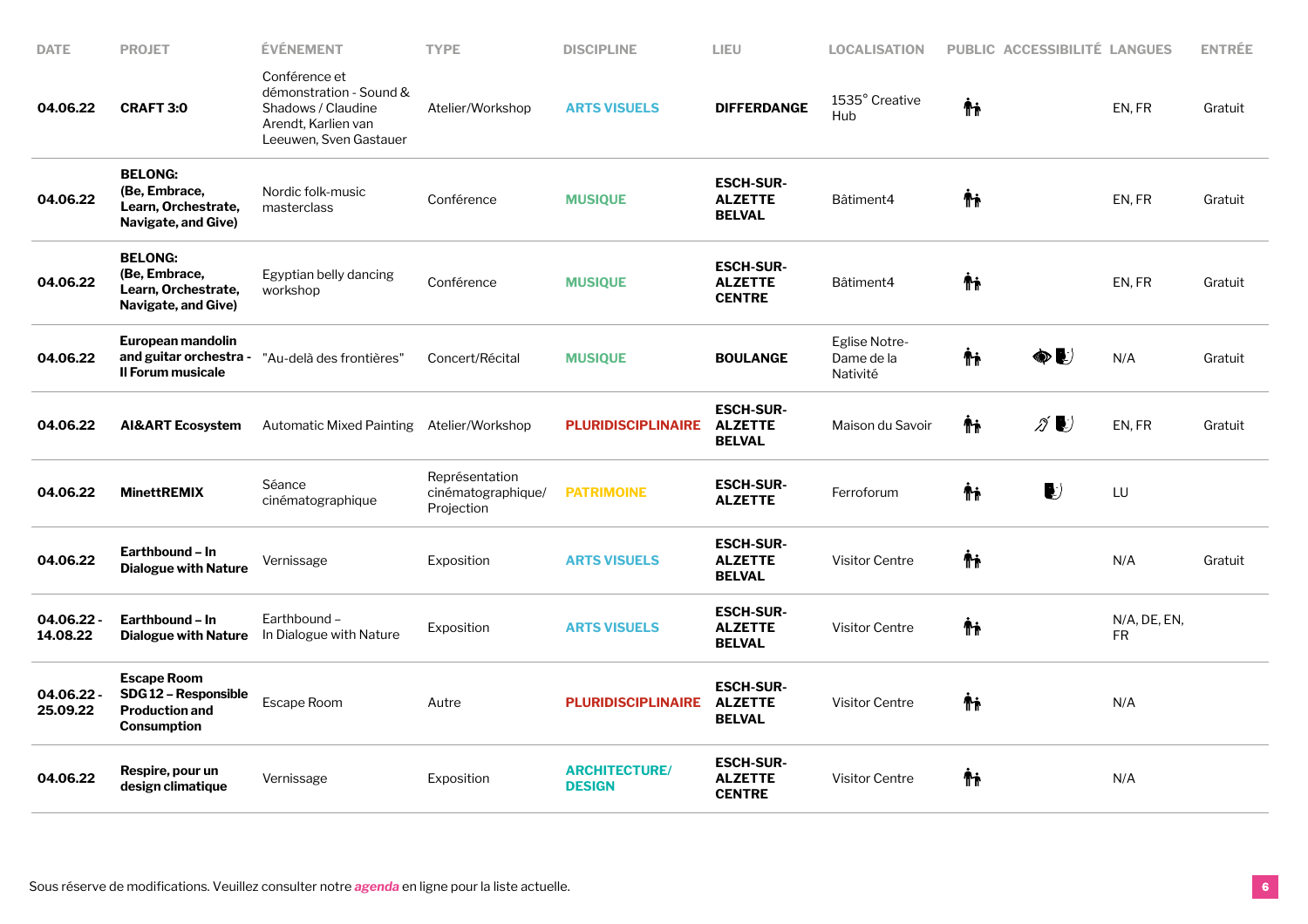| <b>DATE</b>          | <b>PROJET</b>                                    | <b>EVENEMENT</b>                                                                               | <b>TYPE</b>      | <b>DISCIPLINE</b>                     | LIEU                                                | <b>LOCALISATION</b>    |    | PUBLIC ACCESSIBILITÉ LANGUES |                   | <b>ENTRÉE</b> |
|----------------------|--------------------------------------------------|------------------------------------------------------------------------------------------------|------------------|---------------------------------------|-----------------------------------------------------|------------------------|----|------------------------------|-------------------|---------------|
| 04.06.22<br>25.09.22 | Respire, pour un<br>design climatique            | Respire, pour un design<br>climatique                                                          | Exposition       | <b>ARCHITECTURE/</b><br><b>DESIGN</b> | <b>ESCH-SUR-</b><br><b>ALZETTE</b><br><b>BELVAL</b> | Visitor Centre         | Ťħ | ∥∥                           | EN, FR            |               |
| 04.06.22             | <b>SKIP</b>                                      | Korallysis - construire un<br>récif corallien avec des<br>modules en céramique                 | Atelier/Workshop | <b>ARTS VISUELS</b>                   | <b>ESCH-SUR-</b><br><b>ALZETTE</b><br><b>BELVAL</b> | <b>SKIP</b>            | ᡮᡝ | もがじ                          | DE, EN, FR,<br>LU | Gratuit       |
| 05.06.22             | H <sub>2</sub> Only                              | Eng Kiermes wéi fréier                                                                         | Autre            | <b>PATRIMOINE</b>                     | <b>LASAUVAGE</b>                                    | Lasauvage              | Ťŧ |                              | N/A               | Gratuit       |
| 05.06.22             | Découvertes et<br>créations autour de<br>l'orgue | Kinnekskanner-Orgelkids:<br>Atelier grand public                                               | Atelier/Workshop | <b>MUSIQUE</b>                        | <b>DUDELANGE</b>                                    | Église Saint<br>Martin | Ψŗ | $\blacktriangleright$        | FR, LU            | Gratuit       |
| 05.06.22             | <b>CRAFT 3:0</b>                                 | Démonstration - Sound &<br>Shadows / Claudine<br>Arendt, Karlien van<br>Leeuwen, Sven Gastauer | Atelier/Workshop | <b>ARTS VISUELS</b>                   | <b>DIFFERDANGE</b>                                  | 1535° Creative<br>Hub  | Ψŗ |                              | EN, FR            | Gratuit       |
| 05.06.22             | <b>SKIP</b>                                      | Korallysis - construire un<br>récif corallien avec des<br>modules en céramique                 | Atelier/Workshop | <b>ARTS VISUELS</b>                   | <b>ESCH-SUR-</b><br><b>ALZETTE</b><br><b>BELVAL</b> | <b>SKIP</b>            | Ψŗ | もがじ                          | DE, EN, FR,<br>LU | Gratuit       |

## **Se termine cette semaine**

| Jusqu'au<br>27.05.22 | loop                                     | <b>HISTOIRES DE SERRES</b><br>studio $d$ -o-t-s :<br>Spring Camp | Atelier/Workshop | <b>PLURIDISCIPLINAIRE</b> | <b>SOLEUVRE</b>                                     | Serres de<br>Soleuvre         | <b>in</b> |   | <b>FR</b>  | Gratuit |
|----------------------|------------------------------------------|------------------------------------------------------------------|------------------|---------------------------|-----------------------------------------------------|-------------------------------|-----------|---|------------|---------|
| Jusqu'au<br>28.05.22 | Pop-Up Ma Parole<br>(PUMP)               | MIXER – Echange des<br>paroles contre des<br>vitamines!          | Atelier/Workshop | <b>ARTS VISUELS</b>       | <b>ESCH-SUR-</b><br><b>ALZETTE</b><br><b>BELVAL</b> | Jardin d'Hiver                | Ψŗ        |   | DE. EN. FR | Gratuit |
| Jusqu'au<br>29.05.22 | our archive.<br>your story               | What's your story -<br>mini expo                                 | Exposition       | <b>PATRIMOINE</b>         | <b>BETTEMBOURG</b>                                  | Galerie Maggy<br><b>Stein</b> | Ψŗ        |   | EN, FR, LU | Gratuit |
| Jusqu'au<br>29.05.22 | Cecilia Bengolea -<br><b>Deary Steel</b> | Deary Steel                                                      | Exposition       | <b>ARTS VISUELS</b>       | <b>LUXEMBOURG</b><br>(LU)                           | Mudam<br>Luxembourg           | Ψŗ        |   | N/A        | Gratuit |
| Jusqu'au<br>29.05.22 | LiteraTour:<br>Remix your story          | Our Archive - your story                                         | Exposition       | <b>ARTS VISUELS</b>       | <b>BETTEMBOURG</b>                                  | Galerie Maggy<br>Stein        | Ψŗ        | L | EN, FR, LU | Gratuit |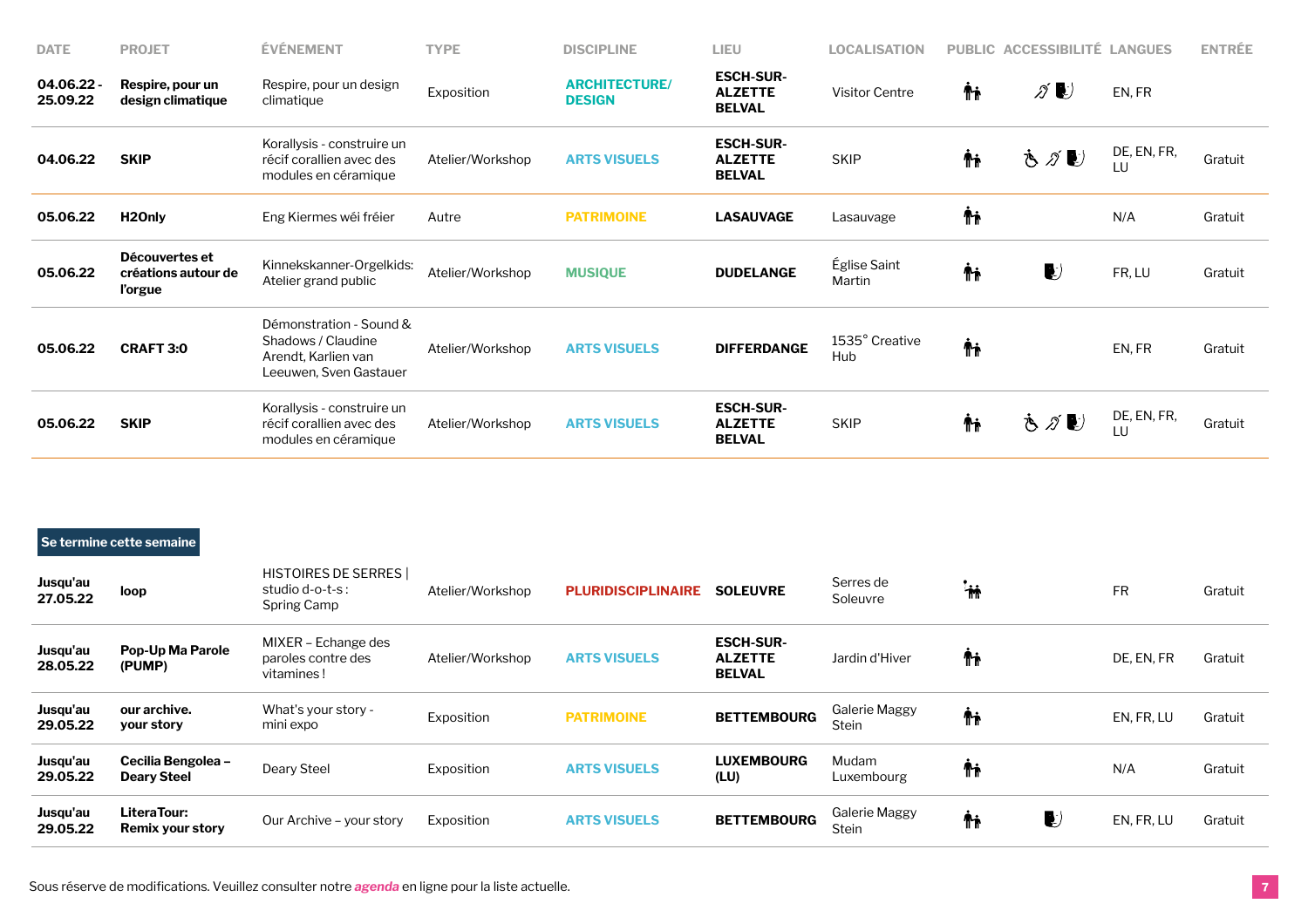| <b>DATE</b>          | <b>PROJET</b>                                 | <b>EVENEMENT</b>                                        | <b>TYPE</b>                                        | <b>DISCIPLINE</b>   | LIEU                                                | <b>LOCALISATION</b>            |    | PUBLIC ACCESSIBILITÉ LANGUES |            | <b>ENTRÉE</b> |
|----------------------|-----------------------------------------------|---------------------------------------------------------|----------------------------------------------------|---------------------|-----------------------------------------------------|--------------------------------|----|------------------------------|------------|---------------|
| Jusqu'au<br>29.05.22 | <b>SKIP</b>                                   | MIXER - Echange des<br>paroles contre des<br>vitamines! | Atelier/Workshop                                   | <b>ARTS VISUELS</b> | <b>ESCH-SUR-</b><br><b>ALZETTE</b><br><b>BELVAL</b> | Jardin d'Hiver                 | Ťi | もグじ                          | DE, EN, FR | Gratuit       |
| Jusqu'au<br>29.05.22 | <b>Antidote Fiction</b>                       | Antidote Fiction                                        | Exposition                                         | <b>ARTS VISUELS</b> | <b>DUDELANGE</b>                                    | Centre d'Art<br>Dominique Lang | Ψŗ |                              | N/A        | Gratuit       |
| Jusqu'au<br>29.05.22 | <b>Antidote Fiction</b>                       | Antidote Fiction                                        | Exposition                                         | <b>ARTS VISUELS</b> | <b>DUDELANGE</b>                                    | Centre d'Art<br>Nei Liicht     | Ψŗ |                              | N/A        | Gratuit       |
| Jusqu'au<br>31.05.22 | <b>Spieglein Spieglein -</b><br>miroir miroir | Exposition itinérante<br>urbaine                        | Exposition                                         | <b>ARTS VISUELS</b> | <b>AUMETZ</b>                                       | Aumetz                         | Ťi | もグじ                          | N/A        | Gratuit       |
| Jusqu'au<br>31.05.22 | <b>Spieglein Spieglein -</b><br>miroir miroir | Exposition itinérante<br>urbaine                        | Exposition                                         | <b>ARTS VISUELS</b> | <b>BOULANGE</b>                                     | Boulange                       | Ψŗ | さがじ                          | N/A        | Gratuit       |
| Jusqu'au<br>31.05.22 | <b>Spieglein Spieglein -</b><br>miroir miroir | Exposition itinérante<br>urbaine                        | Exposition                                         | <b>ARTS VISUELS</b> | <b>ESCH-SUR-</b><br><b>ALZETTE</b>                  | Esch-sur-Alzette               | Ψŗ | もグじ                          | N/A        | Gratuit       |
| Jusqu'au<br>31.05.22 | <b>Spieglein Spieglein -</b><br>miroir miroir | Exposition itinérante<br>urbaine                        | Exposition                                         | <b>ARTS VISUELS</b> | <b>OTTANGE</b>                                      | Ottange                        | Ψŗ | もグじ                          | N/A        | Gratuit       |
| Jusqu'au<br>02.06.22 | <b>SPEKTRUM</b>                               | <b>IMMERSIONS: Oeuvres</b><br>cinématiques 360° en VR   | Représentation<br>cinématographique/<br>Projection | <b>ARTS VISUELS</b> | <b>RUMELANGE</b>                                    | Spektrum PopUp                 | Ťi | Ñ                            | <b>FR</b>  | Gratuit       |

## **Toujours en cours**

| Jusqu'au<br>14.06.22 | <b>BMW Art cars</b><br>"9 out of 19" | <b>BMW Art cars</b><br>"9 out of 19" | Exposition | <b>ARTS VISUELS</b> | <b>ESCH-SUR-</b><br><b>ALZETTE</b>                  | Metzeschmelz -<br>Usine d'Esch-<br>Schifflange (AES) | Ti |     | N/A   | Gratuit |
|----------------------|--------------------------------------|--------------------------------------|------------|---------------------|-----------------------------------------------------|------------------------------------------------------|----|-----|-------|---------|
| Jusqu'au<br>25.06.22 | <b>Open Circle</b>                   | Exposition                           | Exposition | <b>ARTS VISUELS</b> | <b>ESCH-SUR-</b><br><b>ALZETTE</b><br><b>CENTRE</b> | Galerie<br>Schlassgoart                              | Λi | さがし | N/A   | Gratuit |
| Jusqu'au<br>26.06.22 | <b>CRAFT 3:0</b>                     | Exposition                           | Exposition | <b>ARTS VISUELS</b> | <b>DIFFERDANGE</b>                                  | 1535° Creative<br>Hub                                | Ťŧ |     | EN.FR | Gratuit |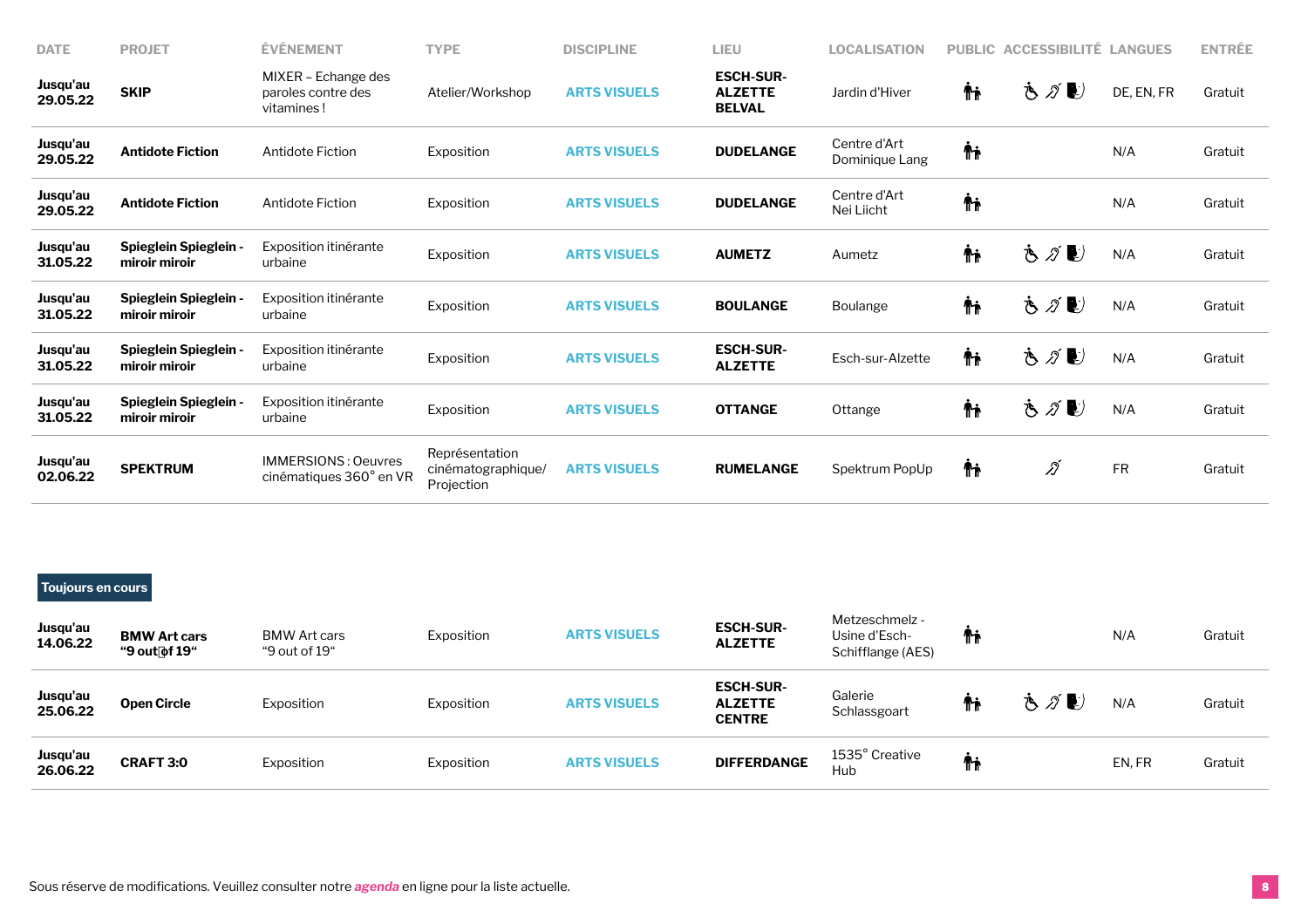| <b>DATE</b>          | <b>PROJET</b>                           | ÉVÉNEMENT                                                                            | <b>TYPE</b>                                        | <b>DISCIPLINE</b>                    | LIEU                                                | <b>LOCALISATION</b>                                                   |     | PUBLIC ACCESSIBILITÉ LANGUES        |                               | <b>ENTRÉE</b> |
|----------------------|-----------------------------------------|--------------------------------------------------------------------------------------|----------------------------------------------------|--------------------------------------|-----------------------------------------------------|-----------------------------------------------------------------------|-----|-------------------------------------|-------------------------------|---------------|
| Jusqu'au<br>14.08.22 | <b>QUI CHERCHE</b><br><b>LA PAIX</b>    | Frans Masereel -<br>IDÉE DE PAIX<br><b>IDEE DES FRIEDENS</b><br><b>IDEA OF PEACE</b> | Exposition                                         | <b>PLURIDISCIPLINAIRE</b>            | <b>ESCH-SUR-</b><br><b>ALZETTE</b><br><b>CENTRE</b> | Musée National<br>de la Résistance<br>et des Droits<br><b>Humains</b> | Ϋ́ħ | Ò €                                 | DE, EN, FR                    |               |
| Jusqu'au<br>20.09.22 | <b>ECO-DESIGN-</b><br>Le Village Pop-Up | Jardin Communautaire                                                                 | Atelier/Workshop                                   | <b>PLURIDISCIPLINAIRE</b>            | <b>BERGEM</b>                                       | PopUp Village<br>"Beim Nëssert"                                       | ΨĻ  |                                     | N/A                           | Gratuit       |
| Jusqu'au<br>25.09.22 | <b>Working Class</b><br><b>Heroes</b>   | <b>Working Class Heroes</b>                                                          | Exposition                                         | <b>ARTS VISUELS</b>                  | <b>TÉTANGE</b>                                      | Musée FERRUM                                                          | Ψŗ  | 古命じ                                 | DE, FR, LU                    |               |
| Jusqu'au<br>25.09.22 | <b>Working Class</b><br><b>Heroes</b>   | Visites Guidées                                                                      | Circuit/visite guidée                              | <b>PATRIMOINE</b>                    | <b>TÉTANGE</b>                                      | Musée FERRUM                                                          | Ϋ́  | خ کا                                | DE, EN, FR,<br>LU             |               |
| Jusqu'au<br>01.10.22 | A Colônia<br>Luxemburguesa              | Laço Belval                                                                          | Autre                                              | <b>AUDIOVISUEL/</b><br><b>CINÉMA</b> | <b>ESCH-SUR-</b><br><b>ALZETTE</b><br><b>BELVAL</b> | Laço                                                                  | Ψŗ  |                                     | DE, EN, FR,<br>LU, PT         | Gratuit       |
| Jusqu'au<br>01.10.22 | A Colônia<br>Luxemburguesa              | Documentaire interactif                                                              | Représentation<br>cinématographique/<br>Projection | <b>AUDIOVISUEL/</b><br><b>CINÉMA</b> | <b>NON</b><br><b>APPLICABLE</b><br>(DIGITAL)        | Online                                                                | Ψŗ  |                                     | DE, EN, FR,<br>LU, PT         | Gratuit       |
| Jusqu'au<br>01.10.22 | A Colônia<br>Luxemburguesa              | Plateforme de<br>crowdsourcing                                                       | Représentation<br>cinématographique/<br>Projection | <b>PATRIMOINE</b>                    | <b>NON</b><br><b>APPLICABLE</b><br>(DIGITAL)        | Online                                                                | Ψŗ  |                                     | DE, EN, FR,<br>LU, PT         | Gratuit       |
| Jusqu'au<br>30.10.22 | Walk on the<br><b>Minett Trail</b>      | Exposition centrale                                                                  | Exposition                                         | <b>PLURIDISCIPLINAIRE</b>            | <b>DUDELANGE</b>                                    | Hall Fondoug                                                          | Ψŗ  |                                     | DE, EN, FR                    | Gratuit       |
| Jusqu'au<br>31.10.22 | <b>MinettREMIX</b>                      | MinettREMIX Exposition                                                               | Exposition                                         | <b>PLURIDISCIPLINAIRE</b>            | <b>DUDELANGE</b>                                    | Hall Fondoug et<br>Aciérie                                            | Ψŗ  | $\blacktriangleright$               | DE, EN, FR,<br>LU             | Gratuit       |
| Jusqu'au<br>30.11.22 | <b>AI&amp;ART Ecosystem</b>             | AI&ART Lab                                                                           | Exposition                                         | <b>PLURIDISCIPLINAIRE</b>            | <b>ESCH-SUR-</b><br><b>ALZETTE</b><br><b>BELVAL</b> | Maison du Savoir                                                      | Ψŗ  | $\mathscr{D}$ $\blacktriangleright$ | N/A                           | Gratuit       |
| Jusqu'au<br>01.12.22 | <b>NIGHTSONGS</b>                       | Mixtape sonore nocturne<br>géo-localisée par<br>application mobile                   | Numérique/digitale                                 | <b>MUSIQUE</b>                       | <b>ESCH-SUR-</b><br><b>ALZETTE</b><br><b>BELVAL</b> | <b>Belval</b>                                                         | Ψŗ  |                                     | N/A                           | Gratuit       |
| Jusqu'au<br>18.12.22 | <b>Moving Lusitalia</b>                 | <b>Exposition Moving</b><br>Lusitalia                                                | Exposition                                         | <b>PATRIMOINE</b>                    | <b>ESCH-SUR-</b><br><b>ALZETTE</b><br><b>CENTRE</b> | Gare-Usines de<br>Dudelange                                           | Ψŗ  | さグ●し                                | DE, EN, FR,<br>LU, PT, IT, ES | Gratuit       |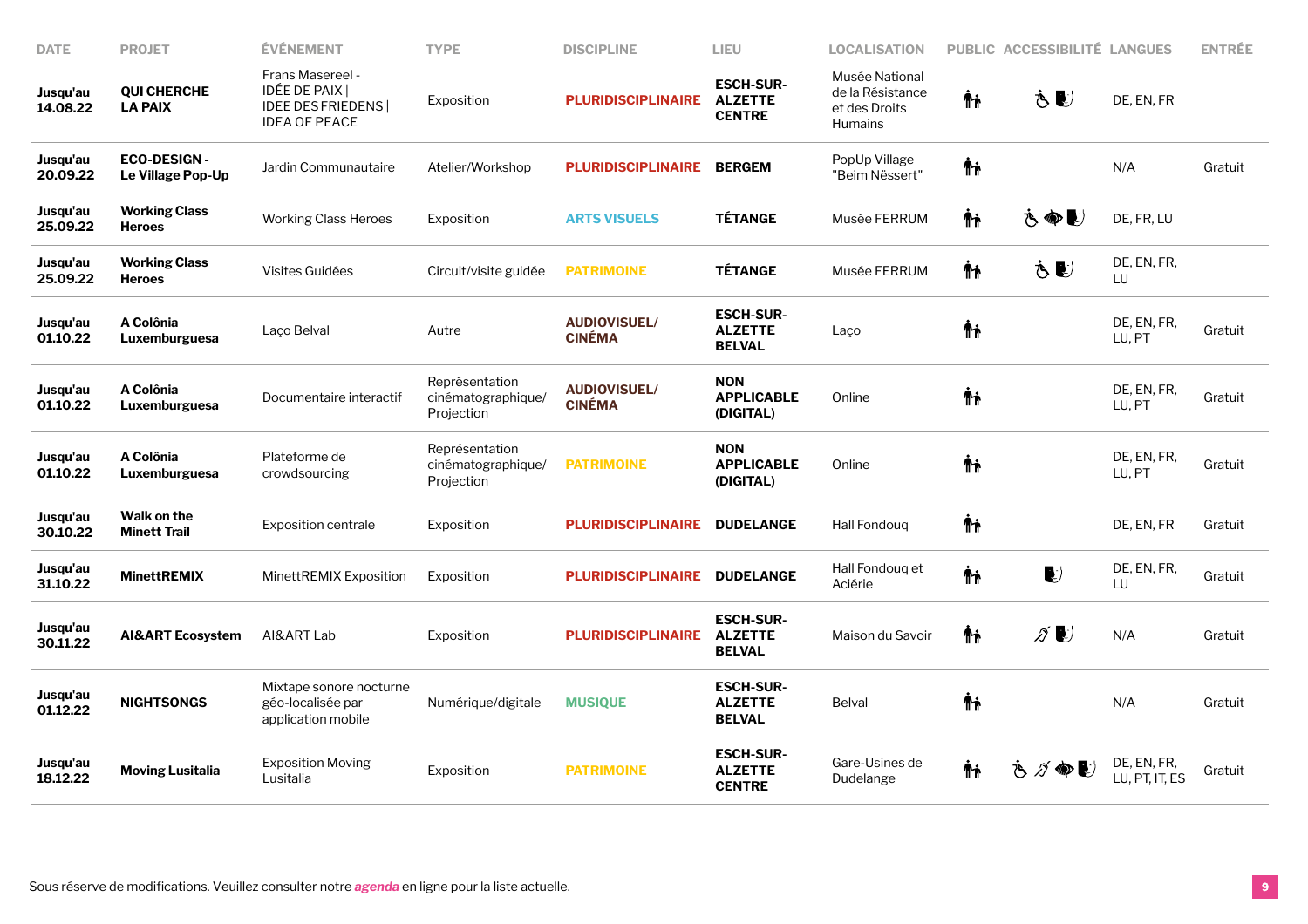| <b>DATE</b>          | <b>PROJET</b>              | <b>ÉVÉNEMENT</b>                                        | <b>TYPE</b>        | <b>DISCIPLINE</b>                     | LIEU                                                | <b>LOCALISATION</b>                          | <b>PUBLIC</b> | <b>ACCESSIBILITÉ LANGUES</b> |                           | <b>ENTRÉE</b> |
|----------------------|----------------------------|---------------------------------------------------------|--------------------|---------------------------------------|-----------------------------------------------------|----------------------------------------------|---------------|------------------------------|---------------------------|---------------|
| Jusqu'au<br>22.12.22 | Wou d'Uelzecht             | Wou d'Uelzecht -<br>Esch // Soundwalk<br>Audun-le-Tiche | Numérique/digitale | <b>PLURIDISCIPLINAIRE</b>             | <b>AUDUN-LE-</b><br><b>TICHE</b>                    | Gare<br>d'Audun-le-Tiche                     | Ψŗ            | さぬし                          | DE, EN, FR,<br>LU, PT, IT | Gratuit       |
| Jusqu'au<br>22.12.22 | Wou d'Uelzecht             | Wou d'Uelzecht - Esch //<br>Soundwalk Esch/Alzette      | Numérique/digitale | <b>PLURIDISCIPLINAIRE</b>             | <b>ESCH-SUR-</b><br><b>ALZETTE</b><br><b>CENTRE</b> | Gare<br>d'Esch-sur-Alzette                   | Ťŧ            | さぬし                          | DE, EN, FR,<br>LU, PT, IT | Gratuit       |
| Jusqu'au<br>22.12.22 | L'HEURE BLEUE,<br>2022     | L'heure bleue, 2022 -<br>Installation                   | Exposition         | <b>ARCHITECTURE/</b><br><b>DESIGN</b> | <b>ESCH-SUR-</b><br><b>ALZETTE</b><br><b>CENTRE</b> | Centre nature et<br>forêt Ellergronn         | Ψŗ            |                              | N/A                       |               |
| Jusqu'au<br>31.12.22 | our archive.<br>your story | our archive. your<br>story - Headquarter                | Exposition         | <b>PATRIMOINE</b>                     | <b>DUDELANGE</b>                                    | Centre national<br>de l'audiovisuel<br>(CNA) | Ψŗ            | $\blacktriangleright$        | FR, LU                    | Gratuit       |
| Jusqu'au<br>31.12.22 | In the field               | LA BORNE DE FER                                         | Numérique/digitale | <b>PLURIDISCIPLINAIRE</b>             | <b>AUDUN-LE-</b><br><b>TICHE</b>                    | Online                                       | Ψŗ            |                              | EN, FR                    | Gratuit       |
| Jusqu'au<br>31.12.22 | In the field               | LASAUVAGE                                               | Numérique/digitale | <b>PLURIDISCIPLINAIRE</b>             | <b>LASAUVAGE</b>                                    | Online                                       | Ψŗ            |                              | EN, FR                    | Gratuit       |
| Jusqu'au<br>31.12.22 | In the field               | ACID REINE CIE.                                         | Numérique/digitale | <b>PLURIDISCIPLINAIRE</b>             | <b>ESCH-SUR-</b><br><b>ALZETTE</b><br><b>BELVAL</b> | Online                                       | Ψŗ            |                              | EN, FR                    | Gratuit       |
| Jusqu'au<br>31.12.22 | In the field               | RUBY                                                    | Numérique/digitale | <b>PLURIDISCIPLINAIRE</b>             | <b>SCHIFFLANGE</b>                                  | Online                                       | Ψŗ            |                              | EN, FR                    | Gratuit       |
| Jusqu'au<br>31.12.22 | In the field               | <b>LA MINE EST</b><br>UNE BOUCHE                        | Numérique/digitale | <b>PLURIDISCIPLINAIRE</b>             | <b>THIL</b>                                         | Online                                       | Ψŗ            |                              | EN, FR                    | Gratuit       |
| Jusqu'au<br>31.12.22 | In the field               | <b>LES SAISONS</b><br><b>INVISIBLES</b>                 | Numérique/digitale | <b>PLURIDISCIPLINAIRE</b>             | <b>VILLERUPT</b>                                    | Online                                       | ΨĻ            |                              | EN, FR                    | Gratuit       |
| Jusqu'au<br>31.12.22 | 1001 Tonnen                | Exposition urbaine                                      | Exposition         | <b>ARTS VISUELS</b>                   | <b>BETTEMBOURG</b>                                  | Bettembourg                                  | Ψŗ            | さが●し                         | N/A                       | Gratuit       |
| Jusqu'au<br>31.12.22 | 1001 Tonnen                | <b>Exposition urbaine</b>                               | Exposition         | <b>ARTS VISUELS</b>                   | <b>ESCH-SUR-</b><br><b>ALZETTE</b>                  | Esch-sur-Alzette                             | Ψŗ            | さグ●し                         | N/A                       | Gratuit       |
| Jusqu'au<br>31.12.22 | 1001 Tonnen                | <b>Exposition urbaine</b>                               | Exposition         | <b>ARTS VISUELS</b>                   | <b>PÉTANGE</b>                                      | Pétange                                      | ΨĻ            | さづゆし                         | N/A                       | Gratuit       |
|                      |                            |                                                         |                    |                                       |                                                     |                                              |               |                              |                           |               |